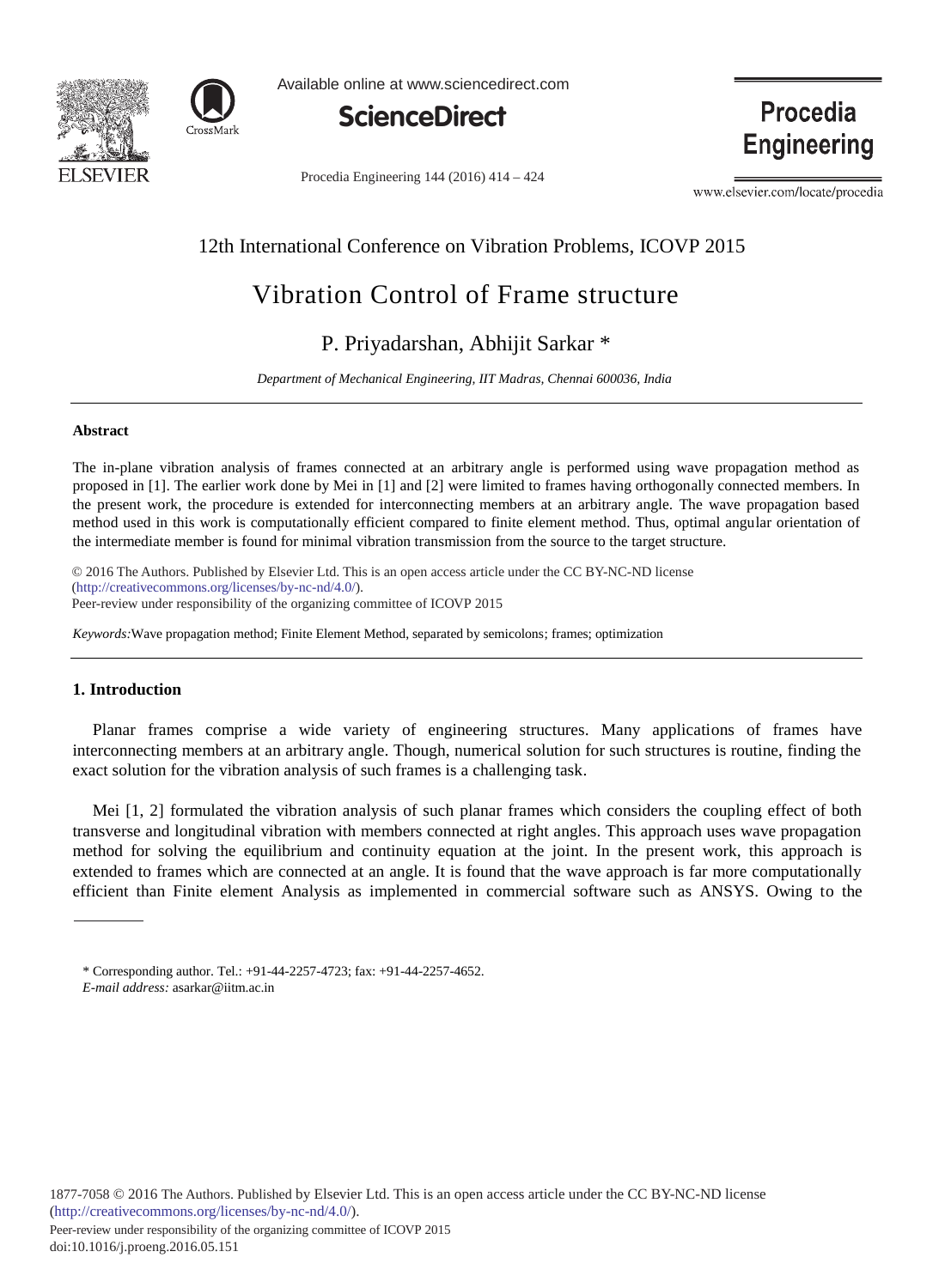efficacy of the wave-based approach, it can be used in structural optimization. In the present work, this is demonstrated for arriving at an optimal angular orientation between a one dimensional source and target structure. The objective in the optimization exercise is to minimize the vibration at the target structure for a point harmonic forcing applied at the source structure.

# **2. Wave Propagation Method**

# *2.1. Governing Equations*

Euler Bernoulli theory is used to model transverse vibrations and classical linear rod theory is used to model longitudinal vibration. The equations of motion for bending and longitudinal vibrations are

$$
EI\left(\frac{\partial^4 y(x,t)}{\partial x^4}\right) + \rho A\left(\frac{\partial^2 y(x,t)}{\partial t^2}\right) = q(x,t)
$$
\n(1)

$$
\rho A \left( \frac{\partial^2 u(x,t)}{\partial t^2} \right) - EA \left( \frac{\partial^2 u(x,t)}{\partial x^2} \right) = p(x,t) \tag{2}
$$

Where *x* is the position along the axis, *t* is time,  $y(x,t)$  and  $u(x,t)$  are transverse and longitudinal deflections, respectively,  $q(x,t)$  and  $p(x,t)$  are externally applied transverse and longitudinal forces, respectively, *E* and  $\rho$  are Young's modulus and density, respectively, *I* is the moment of inertia of the cross section, *A* is the cross-sectional area.

Suppressing harmonic time dependence  $(e^{i\omega t})$ , solution to equation (1) can be written as

$$
y(x) = a_1^+ e^{-ik_1 x} + a_2^+ e^{-k_2 x} + a_1^- e^{ik_1 x} + a_2^- e^{k_2 x}
$$
 (3)

Where 
$$
k_1 = k_2 = \sqrt[4]{\rho A \omega^2 / EI}
$$
 (4)

 $a_1^+$  = amplitude of propagating flexural wave in + x direction

 $a_1^-$  = amplitude of propagating flexural wave in  $-$  x direction

 $a_2^+$  = amplitude of near field flexural wave in + x direction

 $a_2^-$  = amplitude of near field flexural wave in  $-$  x direction

Solution to equation (2) can be written as

$$
y(x) = c^+ e^{-ik_3 x} + c^- e^{ik_3 x} \tag{5}
$$

Where  $k_3 = \sqrt{\frac{\rho}{E}} \omega$ 

$$
c^+
$$
 = amplitude of propagating longitudinal wave in + x direction  
 $c^-$  = amplitude of propagating longitudinal wave in - x direction

#### *2.2. Propagation Matrix*

Consider a wave moving from point A to B. If there is no discontinuity and there is a uniform structural element between these two points, the waves at these points are related by a propagation matrix as given in [1]. Waves at A and B are related as  $b^- = f(x)a^-$ ;  $b^+ = f(x)a^+$ , where

$$
f(x) = \begin{bmatrix} e^{-ik_1x} & 0 & 0\\ 0 & e^{-k_2x} & 0\\ 0 & 0 & e^{-ik_3x} \end{bmatrix}
$$

(6)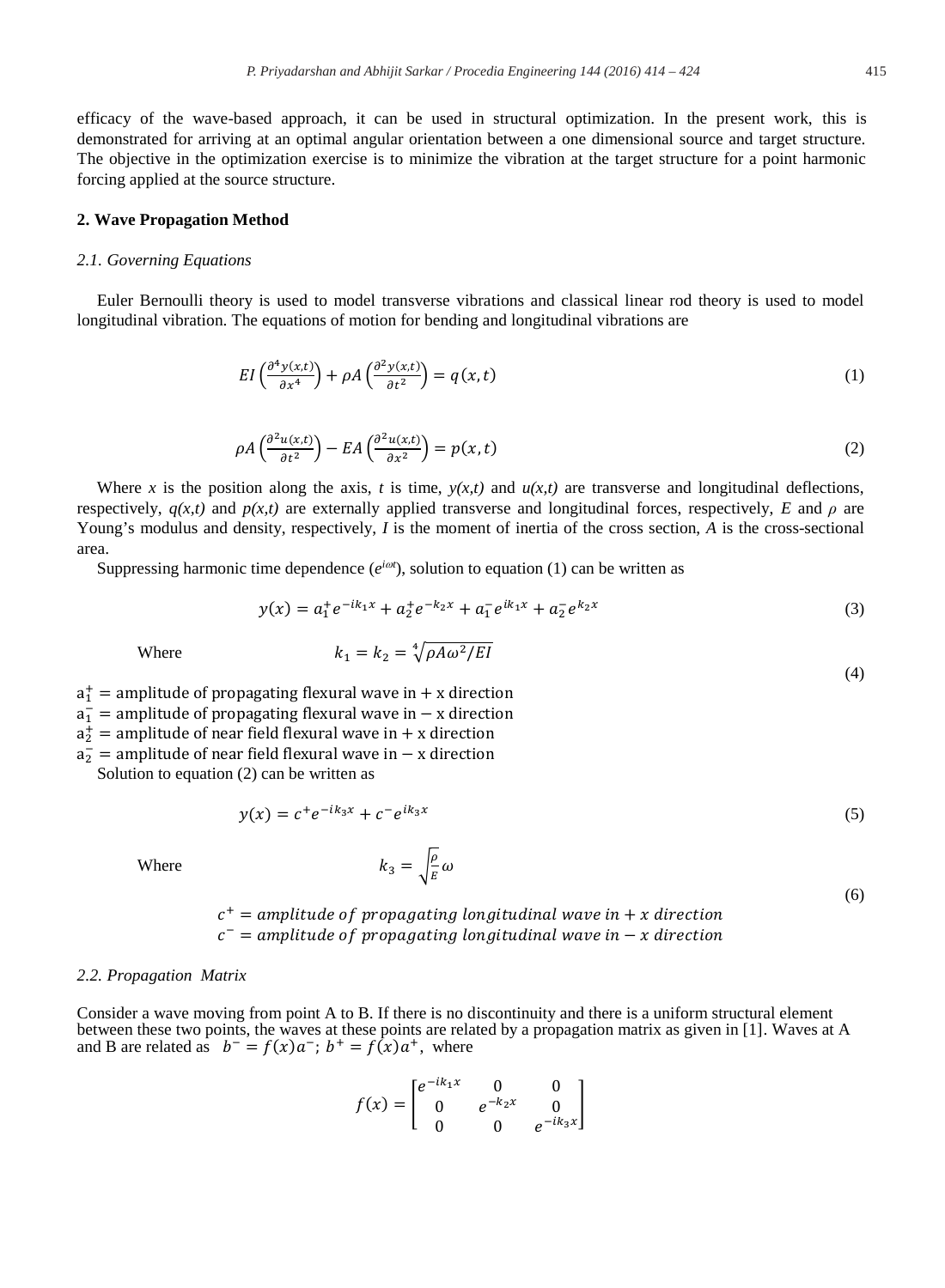is the propagation matrix.

 $a^+$ ,  $b^+$  are forward moving wave vectors and  $a$ ,  $b^-$  are backward moving wave vectors, which contains transverse propagating, transverse near field and longitudinal propagating components.



**Figure 1**. Waves in uniform beam.

#### *2.3. Equilibrium conditions at joint*



**Figure 2**. Free body diagram of angular joint. .

. The free body diagram at the angular joint is shown in Figure 2. Imposing the equilibrium conditions, the equations of motion of the joint are obtained as follows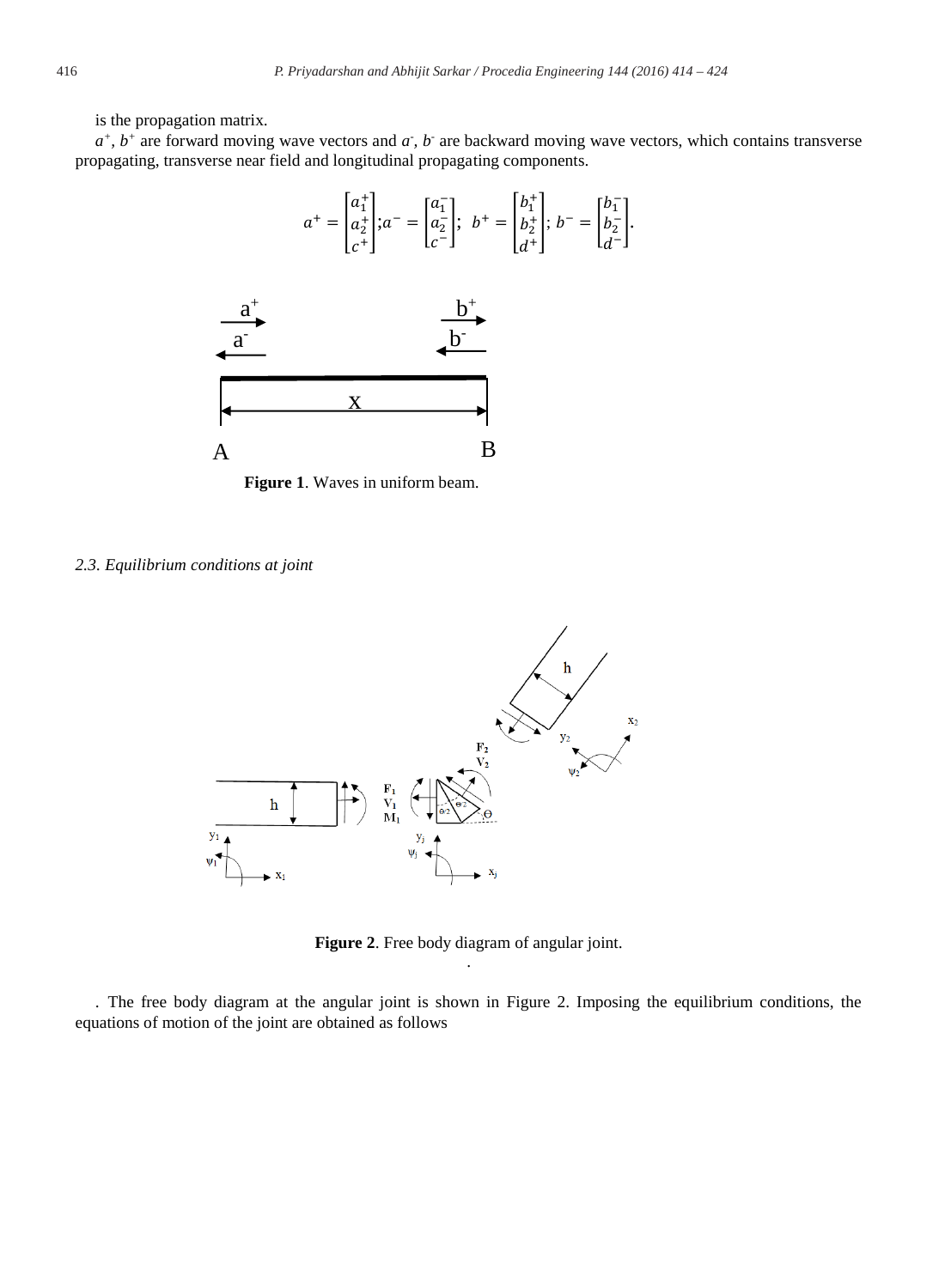$$
-V_1 + F_2 \sin \theta + V_2 \cos \theta = m \ddot{y}_j
$$
  

$$
-F_1 + F_2 \cos \theta - V_2 \sin \theta = m \ddot{u}_j
$$
  

$$
-M_1 + M_2 + V_1 \frac{\hbar}{2} \tan \frac{\theta}{2} + V_2 \frac{\hbar}{2} \tan \frac{\theta}{2} = J \ddot{\psi}_j
$$
 (7)

The continuity equations at the joint are

$$
u_1 = u_j; u_2 = u_j \cos \theta + y_j \sin \theta
$$
  

$$
y_1 = y_j - \frac{h}{2} \tan \frac{\theta}{2} \psi_j, y_2 = -u_j \sin \theta + y_j \cos \theta + \frac{h}{2} \tan \frac{\theta}{2} \psi_j
$$
  

$$
\psi_1 = \psi_j, \psi_2 = \psi_j
$$
 (8)

Where F, V, M are axial force, shear force and bending moment respectively, y, u,  $\psi$  are translational deflection, axial deflection and bending slope respectively, subscripts 1 and 2 refers to beam 1 and beam 2 respectively, j indicates joint.

The axial force, shear force and bending moment are related to the displacements through

$$
V = -EI \frac{\partial^3 y(x, t)}{\partial x^3}
$$
  

$$
M = EI \frac{\partial \psi(x, t)}{\partial x}
$$
  

$$
F = -EA \frac{\partial u(x, t)}{\partial x}
$$
 (9)

Also,  $\psi = \frac{dy}{dx}$  according to Euler beam theory.

# *2.4. Reflection and Transmission at joints*

At joints waves undergo reflection and transmission, the incident wave is related to the reflected and transmitted wave through reflection and transmission matrices, respectively. The reflection and transmission matrices are derived following a similar procedure as given in [1].

Consider a set of positive going waves moving from beam 1 to beam 2. Incident wave A+ give rise to reflected wave A-and transmitted wave B+.

$$
B^{+} = t_{12}A^{+}, A^{-} = r_{11}A^{+}
$$
 (10)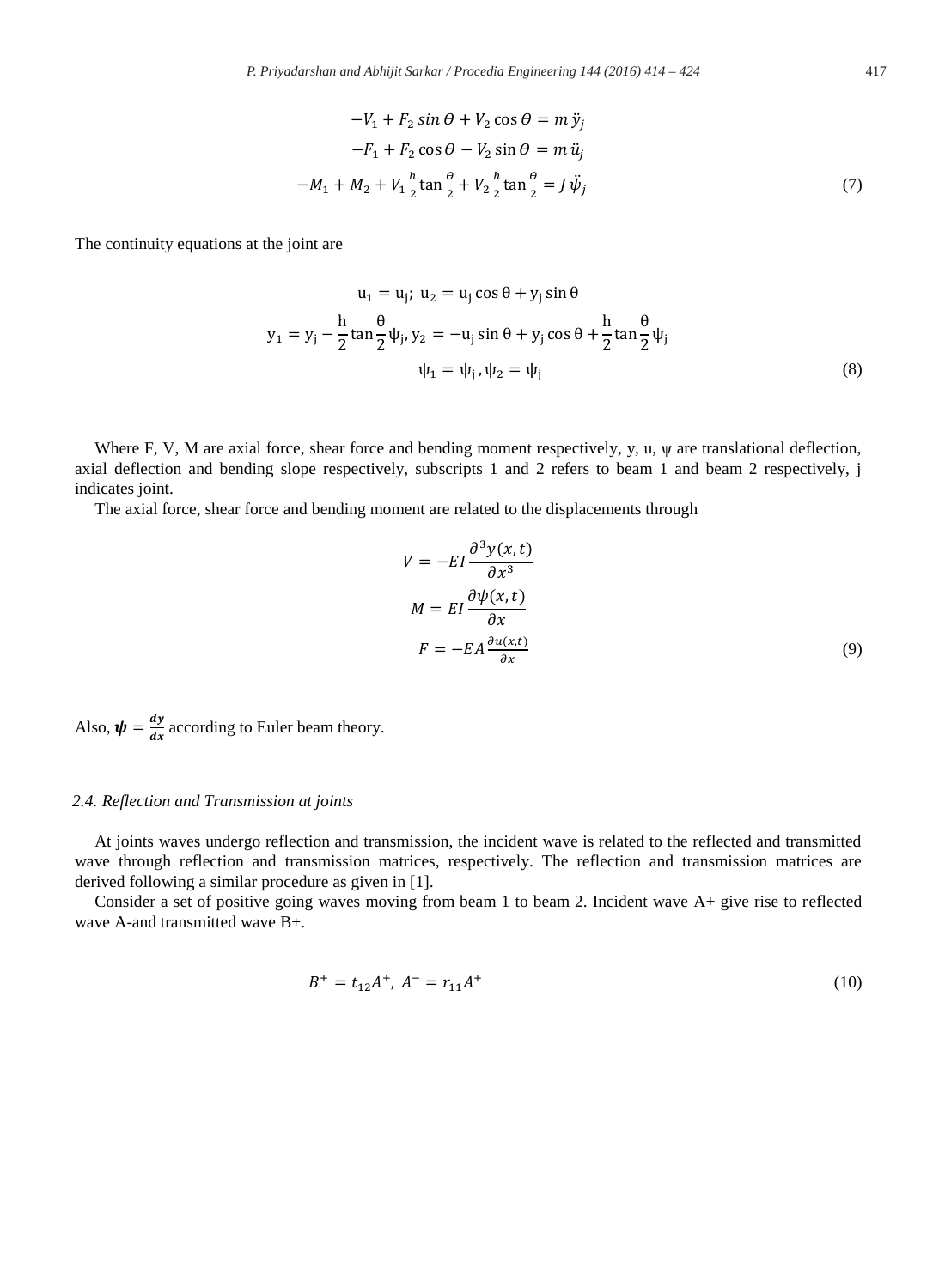

**Figure 3**. Wave reflection and transmission at an angular joint

Similarly for a set of positive going wave from beam 2 to beam1

$$
B^{+} = t_{21}A^{+}, A^{-} = r_{22}A^{+}
$$
 (11)

Where  $A^+ = \begin{bmatrix} a_1^+ \\ a_2^+ \end{bmatrix}$  $a_2^+$  $c^+$  $\Bigg|; A^- = \begin{bmatrix} a_1^- \\ a_2^- \end{bmatrix}$  $a_2^$  $c^ \Big\vert ; B^+ = \Big\vert \begin{matrix} b_1^+ \\ b_2^+ \end{matrix} \Big\vert$  $b_2^+$  $d^+$  $\overline{\phantom{a}}$ 

Now considering the incident wave from beam 1 to beam 2 we have,

$$
y_1 = a_1^+ e^{-ik_1x_1} + a_2^+ e^{-k_2x_1} + a_1^- e^{ik_1x_1} + a_2^- e^{-k_2x_1}
$$
  
\n
$$
u_1 = c^+ e^{-ik_3x_1} + c^- e^{ik_3x_1}
$$
  
\n
$$
\psi_1 = -ik_1 a_1^+ e^{-ik_1x_1} - k_2 a_2^+ e^{-k_2x_1} + ik_1 a_1^- e^{ik_1x_1} - k_2 a_2^- e^{-k_2x_1}
$$
  
\n
$$
y_2 = b_1^+ e^{-ik_1x_2} + b_2^+ e^{-k_2x_2}
$$
  
\n
$$
u_2 = d^+ e^{-ik_3x_2}
$$
  
\n
$$
\psi_2 = -ik_1 b_1^+ e^{-ik_1x_2} - k_2 b_2^+ e^{-k_2x_2}
$$
\n(12)

For a set of waves moving from beam 1 to beam 2, substituting (12) in (8) gives

$$
\begin{bmatrix}\nik_1 \frac{h}{2} \tan \frac{\theta}{2} & k_2 \frac{h}{2} \tan \frac{\theta}{2} & \csc \theta \\
1 + ik_1 \frac{h}{2} \tan \frac{\theta}{2} & 1 + k_2 \frac{h}{2} \tan \frac{\theta}{2} & -\cot \theta \\
ik_1 & k_2 & 0\n\end{bmatrix} B^+ - \begin{bmatrix}\n1 & 1 & \cot \theta \\
0 & 0 & -\cot \theta \cos \theta - \sin \theta \\
-ik_1 & -k_2 & 0\n\end{bmatrix} A^-
$$
\n
$$
= \begin{bmatrix}\n1 & 1 & \cot \theta \\
0 & 0 & -\cot \theta \cos \theta - \sin \theta \\
ik_1 & k_2 & 0\n\end{bmatrix} A^+ \tag{13}
$$

Substituting (11) and (9) in (7) gives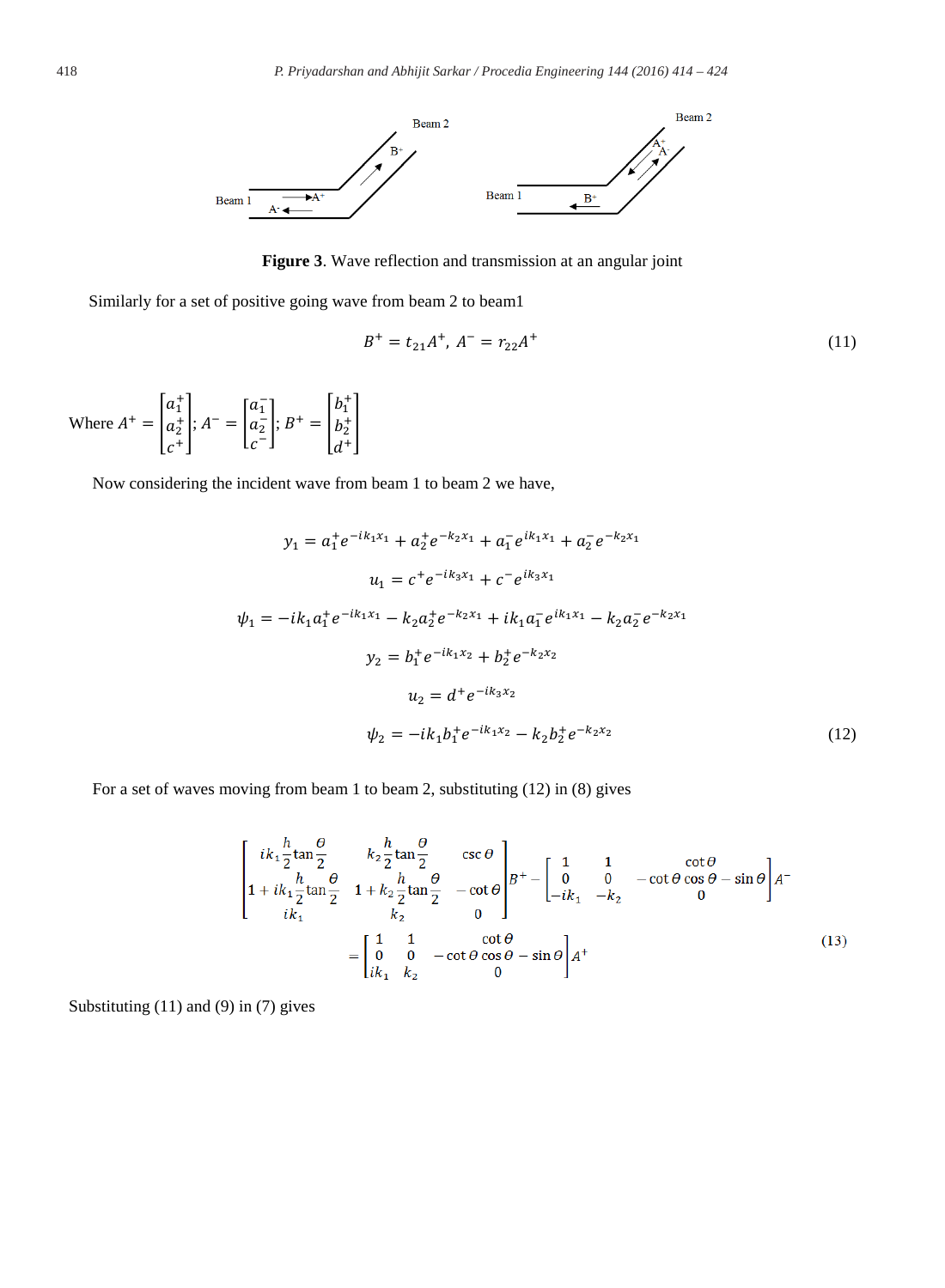$$
\begin{bmatrix}\ni k_1^3EI\cos\theta & -k_2^3EI\cos\theta & i k_3EA\sin\theta - m\omega^2\cos\theta \\
-ik_1^3EI\sin\theta & k_2^3EI\sin\theta & i k_3EA\cos\theta \\
-k_1^2EI - ik_1^3EI\frac{h}{2}\tan\frac{\theta}{2} - ik_1J\omega^2 & k_2^2EI + k_2^3EI\frac{h}{2}\tan\frac{\theta}{2} - k_2J\omega^2 & 0\n\end{bmatrix}B^+\n\begin{bmatrix}\ni k_1^3EI & k_2^3EI & -m\omega^2\cot\theta \\
0 & 0 & -ik_3EA + m\omega^2 \\
-k_1^2EI - ik_1^3EI\frac{h}{2}\tan\frac{\theta}{2} & k_2^2EI + k_2^3EI\frac{h}{2}\tan\frac{\theta}{2} & 0\n\end{bmatrix}A^-\n\begin{bmatrix}\ni k_1^3EI & -k_2^3EI & m\omega^2\cot\theta \\
0 & 0 & i k_3EA + m\omega^2 \\
-k_1^2EI + ik_1^3EI\frac{h}{2}\tan\frac{\theta}{2} & k_2^2EI - k_2^3EI\frac{h}{2}\tan\frac{\theta}{2} & 0\n\end{bmatrix}A^+\n\begin{bmatrix}\ni k_1^3EI & -k_1^3EI & m\omega^2\cot\theta \\
0 & 0 & i k_3EA + m\omega^2 \\
-k_1^2EI + ik_1^3EI\frac{h}{2}\tan\frac{\theta}{2} & k_2^2EI - k_2^3EI\frac{h}{2}\tan\frac{\theta}{2} & 0\n\end{bmatrix}A^+\n\begin{bmatrix}\ni k_1^3EI & -k_1^3EI & -k_1^3EI & -k_1^3EI & -k_1^3EI & -k_1^3EI & -k_1^3EI & -k_1^3EI & -k_1^3EI & -k_1^3EI & -k_1^3EI & -k_1^3EI & -k_1^3EI & -k_1^3EI & -k_1^3EI & -k_1^3EI & -k_1^3EI & -k_1^3EI & -k_1^3EI & -k_1^3EI & -k_1^3EI & -k_1^3EI & -k_1^3EI & -k_1^3EI & -k_1^3EI & -k_1^3EI & -k_1^3EI & -k_1^3
$$

Solving (13) and (14) together with (10) will give transmission matrix  $t_{12}$  and reflection matrix  $r_{11}$ .

For a wave moving from beam 2 to beam 1, the equations the continuity and equilibrium conditions becomes

$$
\begin{bmatrix}\n-ik_1 \frac{h}{2} \tan \frac{\theta}{2} & -k_2 \frac{h}{2} \tan \frac{\theta}{2} & \cot \theta \cos \theta + \sin \theta \\
1 + ik_1 \frac{h}{2} \tan \frac{\theta}{2} & 1 + k_2 \frac{h}{2} \tan \frac{\theta}{2} & \cot \theta \\
ik_1 & k_2 & 0\n\end{bmatrix} B^+\n\begin{bmatrix}\n-1 & -1 & \cot \theta \\
0 & 0 & \csc \theta \\
-ik_1 & -k_2 & 0\n\end{bmatrix} A^- = \begin{bmatrix}\n-1 & -1 & \cot \theta \\
0 & 0 & \csc \theta \\
ik_1 & k_2 & 0\n\end{bmatrix} A^+\n\tag{15}
$$

$$
\begin{bmatrix}\n0 & 0 & ik_3 \text{EA} - m\omega^2 \\
ik_1^2 EI & -k_2^2 EI & m\omega^2 \cot\theta \\
k_1^2 EI + ik_1^2 EI \frac{\theta}{2} \tan\frac{\theta}{2} + ik_1 J \omega^2 & -k_2^2 EI - k_2^2 EI \frac{h}{2} \tan\frac{\theta}{2} + k_2 J \omega^2 & 0\n\end{bmatrix} B^+ \\
-\begin{bmatrix}\nik_1^2 EI \sin\theta & -k_2^2 EI \cos\theta & -ik_3 \text{EA} \cos\theta \\
-ik_1^2 EI + ik_1^2 EI \frac{h}{2} \tan\frac{\theta}{2} & -k_2^2 EI - k_2^2 EI \frac{h}{2} \tan\frac{\theta}{2} & 0\n\end{bmatrix} A^- \\
=\begin{bmatrix}\nik_1^2 EI \sin\theta & k_2^2 EI \sin\theta & ik_3 \text{EA} \cos\theta \\
ik_1^2 EI \sin\theta & k_2^2 EI \sin\theta & ik_3 \text{EA} \cos\theta \\
ik_1^2 EI \cos\theta & -k_2^2 EI \cos\theta & ik_3 \text{EA} \sin\theta + m\omega^2 \csc\theta \\
k_1^2 EI - ik_1^2 EI \frac{h}{2} \tan\frac{\theta}{2} & -k_2^2 EI + k_2^2 EI \frac{h}{2} \tan\frac{\theta}{2} & 0\n\end{bmatrix} A^+
$$
\n(16)

Solving (15) and (16) together with (11) will give transmission matrix  $t_{21}$  and reflection matrix  $r_{22}$ .

# *2.5. Reflection at supports*

At boundaries waves undergo reflection, the incident wave  $a^+$  is related to reflected wave  $a^-$  as  $a^-=r a^+$ . The reflection matrices for common boundary conditions are given in [2] as

$$
r_s=\begin{bmatrix}-1 & 0 & 0\\ 0 & -1 & 0\\ 0 & 0 & -1\end{bmatrix};\ r_c=\begin{bmatrix}-i & -1-i & 0\\ -1+i & i & 0\\ 0 & 0 & -1\end{bmatrix};\ r_f=\begin{bmatrix}-i & -1+i & 0\\ 1-i & i & 0\\ 0 & 0 & -1\end{bmatrix}
$$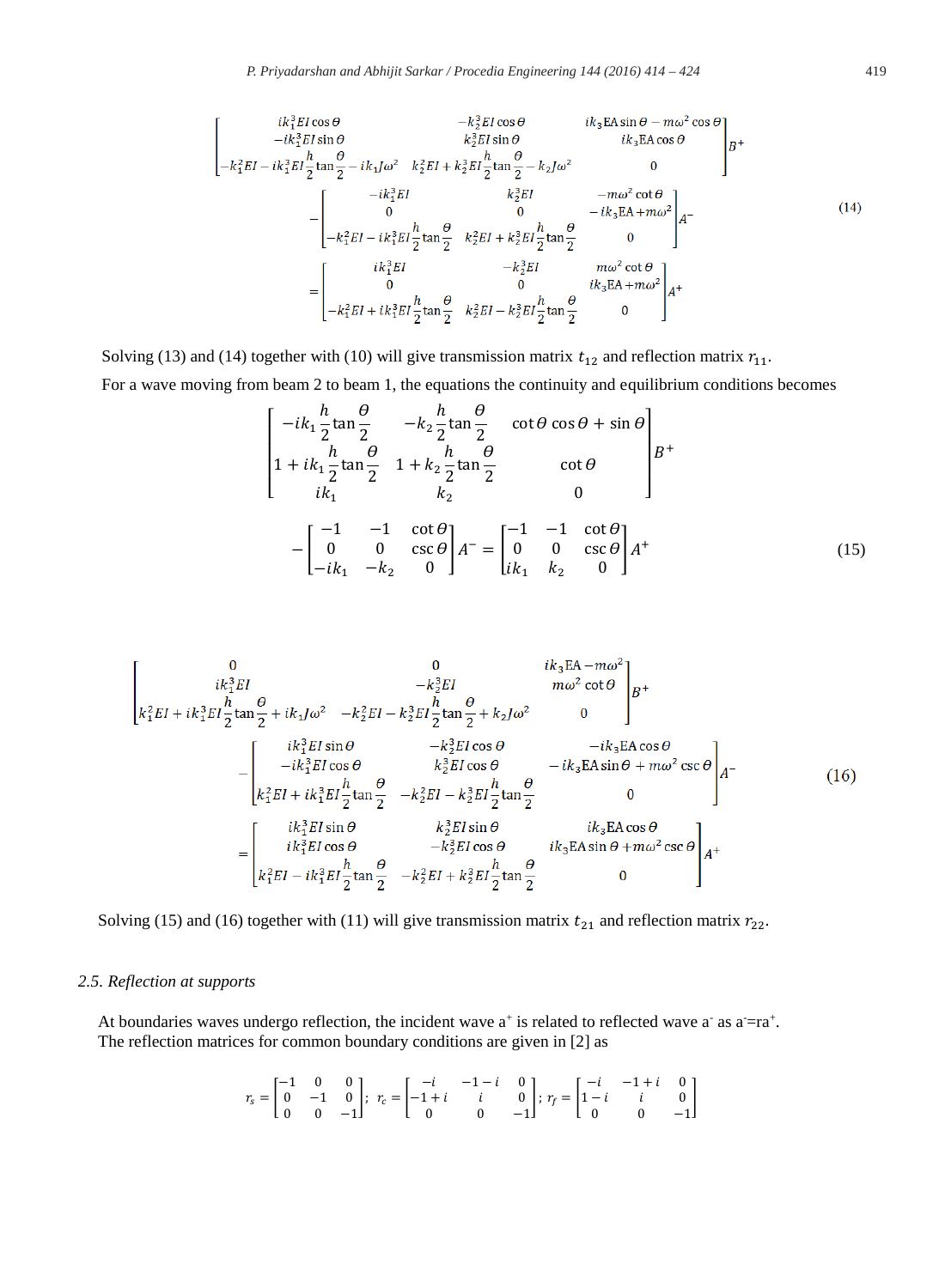where r<sub>s</sub>, r<sub>c</sub>, r<sub>f</sub> refers to reflection matrices of simply supported, clamped and free end conditions respectively.

## *2.6. External Excitation*

When an external excitation is present, the waves on either side of the external excitation point are related as  $b^+ - a^+ = q + m - f$ ;  $b^- - a^- = -q + m + f$ 

Where  $a^+$  and  $a^-$  are the forward and backward moving wave vectors just before the excitation point, respectively and  $b^+$  and  $b^-$  are the forward and backward moving wave vectors just after the excitation point, respectively. q, m, f are vectors given in [1] as

$$
q = \begin{bmatrix} -i \\ -1 \\ 0 \end{bmatrix} \frac{\overline{Q}}{4EIk_1^3}; \ m = \begin{bmatrix} 1 \\ -1 \\ 0 \end{bmatrix} \frac{\overline{M}}{4EIk_1^2}; \ f = \begin{bmatrix} 0 \\ 0 \\ i \end{bmatrix} \frac{\overline{F}}{2EAk_3}
$$

where  $\overline{Q}, \overline{F}$ ,  $\overline{M}$  are point transverse force, axial force and moment respectively.

#### **3. Analysis of Angular Frame**

The vibration analysis of an angular frame as shown in figure 4 is performed. The example frame used has Young's modulus  $E = 206$  GN/m<sup>2</sup>, Poisson's ratio =0.29, mass density  $p=7800$  kg/m<sup>3</sup> and cross section is 1.27 cm by 1.27 cm.



**Figure 4**. Vibration analysis of frame performed in the present work **Figure 5**. Waves in angular frame



#### *3.1. Waves in angular frame*

The reflection and transmission relations are given as explained above. For free vibration At angular joint B

$$
c^{+} = r_{22}c^{-} + t_{12}b^{+}; b^{-} = r_{11}b^{+} + t_{21}c^{-}
$$

At angular joint C

$$
e^+ = r_{33}e^- + t_{23}d^+; d^- = r_{22}d^+ + t_{32}e^-
$$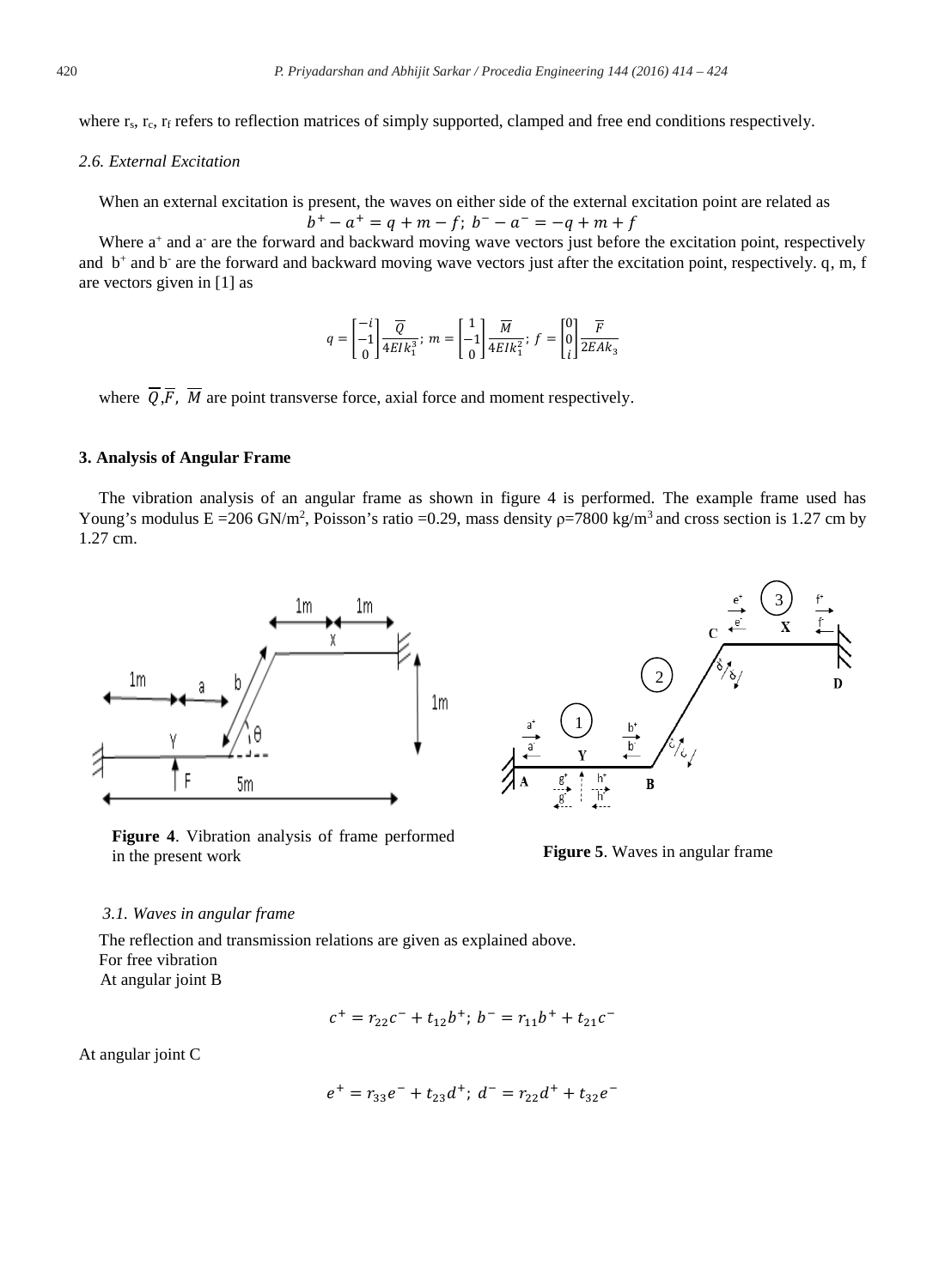At boundaries A and D

$$
a^+ = r_f a^-
$$
;  $f^+ = r_f f^-$ 

Along AB, along BC and along CD

$$
b^{+} = f(AB)a^{+}; a^{-} = f(AB)b^{-}; d^{+} = f(BC)c^{+}; c^{-} = f(BC)d^{-};
$$
  

$$
f^{+} = f(CD)e^{+}; e^{-} = f(CD)f^{-}.
$$

Now there are 12 equations and each of these have 3 component waves. Thus, system of 36 X 36 system of homogeneous equations is obtained. Writing the above set of equations in matrix form gives AZ=0; Where A is the coefficient matrix of size 36x36, Z is the wave component vector of size 36x1. The Eigen values of matrix A gives natural frequencies and Eigen vector gives mode shapes.

For forced vibration

At excitation point Y

$$
g^+ - h^+ = q + m - f; g^- - h^- = -q + m + f
$$

Propagation equations along AB are modified as

$$
g^+ = f(AY)a^+; a^- = f(AY)g^-; b^+ = f(YB)h^+; h^- = f(YB)b^-
$$

For forced vibration this will become a matrix in the form  $A_fZ_f=F$ ; Where  $A_f$  is the coefficient matrix of size 48x48, F is the excitation vector of size 48x1. Solving the above equations gives response.

#### *3.2 Natural frequency and Mode shape*

L.

Using the above formulation, the natural frequency and mode shapes for  $\Theta = 45^{\circ}$ frame are found. Also FEM simulation through ANSYS was conducted to obtain the natural frequencies and mode shapes and the results are compared. The results agree well.

| Mode No | Wave method | ANSYS |
|---------|-------------|-------|
|         | 2.3         | 2.3   |
|         | 12.5        | 12.5  |
|         | 14.4        | 14.4  |

Table 1. Natural Frequency of  $Q=450$  fr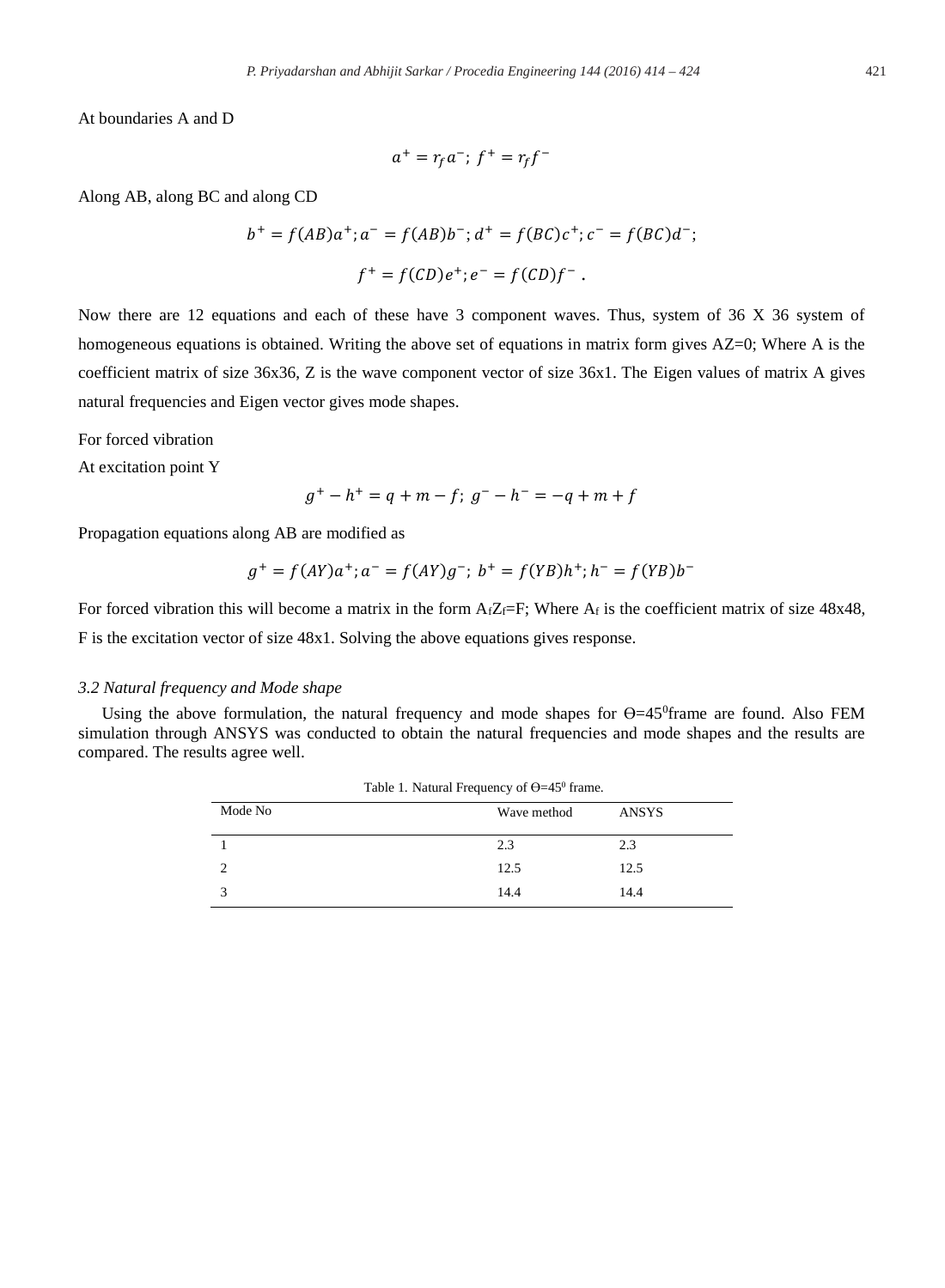

**Figure 6.** Comparison of first two modes shapes of  $\Theta = 45^\circ$  frame. The unreformed shape is shown as dotted line.

#### *3.3 Frequency Response*

The frequency response function for  $\Theta = 45^\circ$  frame with force applied at point Y and response measured at X is found out using wave method. Also FEM simulation through ANSYS is also conducted to find the same and the results are compared. The results agree well.



#### **4. OPTIMIZATION OF ANGULAR FRAME**

**Figure 7**. The response at X with force applied at Y

As discussed above, the wave method owing to its small matrix sizes yield an efficient computational method for structural dynamic simulation of planar frames. In the next part of the work, this method used to arrive at optimal structural design.

Two horizontal cantilever beams to be interconnected through an intermediate member as shown in figure 4. The cantilever ends of the two beams are at a fixed distance apart as shown in figure. The objective is to find the orientation ϴof the intermediate member such that minimal vibration response is observed at point X in the target structure due to harmonic point forcing applied at point Y in the source structure. The constraints given in the problem are vertical distance between the source and target structure is  $1m$  (bsin $\theta$ =1m) and horizontal distance between the source and target structure is 2m (a+bcosθ=2m).

#### *4.1 Results for optimization*

Wave analysis is performed on the structure as shown in figure 4 for different values of ϴ. The optimum orientation of the frame is found for minimal vibration at frequencies 200 Hz and 2000 Hz. The results areas shown in figure 9 and figure 11. At 200 Hz,  $\Theta = 35^0$  gives minimum vibration response at X and at 2000Hz, $\Theta = 50^0$  gives minimum vibration response at X. The FRF of  $\Theta = 35^{\circ}$  frame and  $\Theta = 50^{\circ}$  frame are plotted using wave method and FEM as shown in figure 10 and 12. As is expected, the FRFs shows a minima at 200 Hz and at 2000 Hz for  $\Theta$ =35<sup>0</sup> frame and  $\Theta$ =50<sup>0</sup> frames, respectively. This shows that the optimization procedure done by wave method is valid.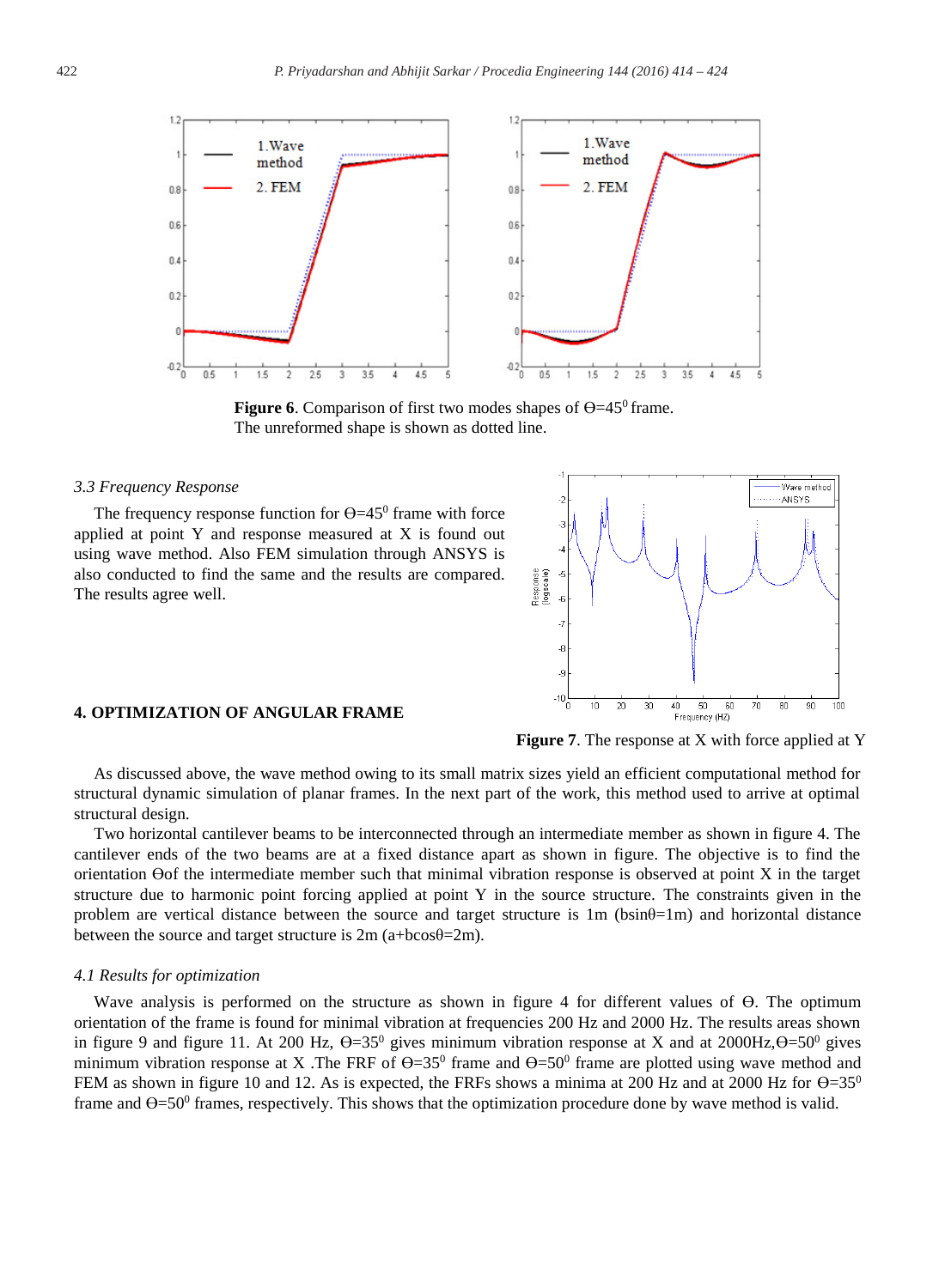As is evident from the plots the FRF value using FEM deviates from the wave method results at higher frequencies, this is because at higher frequencies the accuracy of FEM method decreases whereas wave method gives exact solution at all frequencies. Thus wave method can be used as an efficient tool for optimization of frame structures.



**Figure 8.** Response amplitude at x plotted as a function of  $\theta$  at frequency=200 Hz



**Figure 10.** Response amplitude at x plotted as a function of θ at frequency=2000Hz

# **5. Conclusion**

An exact solution for the vibration analysis of angular frame has been found using wave propagation method. The reflection and transmission matrices at the angular joint are derived as function of angle ϴ. The wave propagation method is computationally efficient as compared to finite element method. Further, unlike FEM which demands finer meshing for higher frequencies, the size of the system of equations involved in the wave method is uniform for all frequencies. Being analytical procedure, the accuracy of the wave method is not compromised at higher frequencies. The efficacy of this method is used in structural optimization exercise for determining the optimum angle of an intermediate member for minimum vibration transfer in a planar frame structure. The results



**Figure 9.** Response amplitude at x with force applied at Y for  $\Theta = 35^\circ$  frame



**Figure 11.** Response amplitude at x with force applied at Y for  $\Theta = 50^{\circ}$  frame